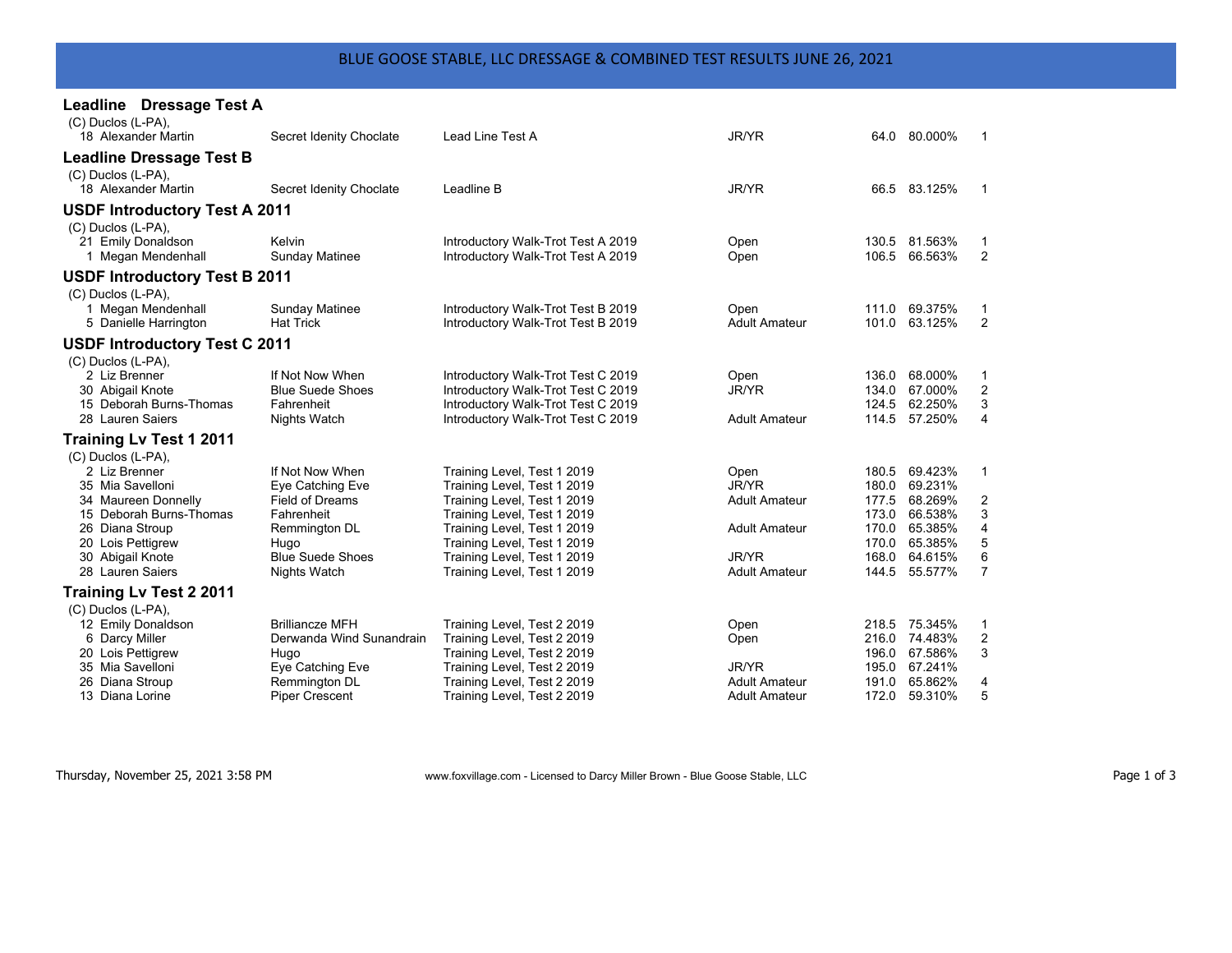## **Training Lv Test 3 2011**

| (C) Duclos (L-PA),                           |                                          |                                                            |                              |                |                    |                     |
|----------------------------------------------|------------------------------------------|------------------------------------------------------------|------------------------------|----------------|--------------------|---------------------|
| 12 Emily Donaldson                           | <b>Brilliancze MFH</b>                   | Training Level, Test 3 2019                                | Open                         |                | 246.0 84.828%      | 1                   |
| 6 Darcy Miller                               | Derwanda Wind Sunandrain                 | Training Level, Test 3 2019                                | Open                         | 231.0          | 79.655%            | $\overline{2}$      |
| 36 Darcy Miller<br>13 Diana Lorine           | Immenint Danger<br><b>Piper Crescent</b> | Training Level, Test 3 2019<br>Training Level, Test 3 2019 | Open<br><b>Adult Amateur</b> | 207.0<br>175.5 | 71.379%<br>60.517% | 3                   |
| 16 Melissa Harrington                        | Independence Day                         | Training Level, Test 3 2019                                | <b>Adult Amateur</b>         | 173.5          | 59.828%            | $\overline{4}$      |
|                                              |                                          |                                                            |                              |                |                    |                     |
| First Lv Test 2 2011                         |                                          |                                                            |                              |                |                    |                     |
| (C) Duclos (L-PA),                           |                                          |                                                            |                              |                |                    |                     |
| 4 Paul Delillio                              | Dreamcatcher WF                          | First Level, Test 2 2019                                   | <b>Adult Amateur</b>         |                | 228.5 65.286%      |                     |
| First Lv Test 3 2011                         |                                          |                                                            |                              |                |                    |                     |
| (C) Duclos (L-PA),                           |                                          |                                                            |                              |                |                    |                     |
| 19 Emily Donaldson                           | <b>Brilliance</b>                        | First Level, Test 3 2019                                   | Open                         | 291.0          | 80.833%            | 1                   |
| 4 Paul Delillio                              | Dreamcatcher WF                          | First Level, Test 3 2019                                   | <b>Adult Amateur</b>         | 221.5          | 61.528%            | 2                   |
| Second Ly Test 1 2011                        |                                          |                                                            |                              |                |                    |                     |
| (C) Duclos (L-PA),                           |                                          |                                                            |                              |                |                    |                     |
| 31 Sheridan Sone                             | Chrysalis                                | Second Level, Test 1 2019                                  |                              | 252.0          | 68.108%            | $\mathbf 1$         |
| 10 Diana Sandstrom                           | Chancellor                               | Second Level, Test 1 2019                                  | <b>Adult Amateur</b>         | 237.0          | 64.054%            | 2                   |
| Second Lv Test 2 2011                        |                                          |                                                            |                              |                |                    |                     |
| (C) Duclos (L-PA),                           |                                          |                                                            |                              |                |                    |                     |
| 31 Sheridan Sone                             | Chrysalis                                | Second Level. Test 2 2019                                  |                              | 267.0          | 65.122%            | $\mathbf 1$         |
| 10 Diana Sandstrom                           | Chancellor                               | Second Level, Test 2 2019                                  | <b>Adult Amateur</b>         | 257.5          | 62.805%            | 2                   |
| <b>Fourth Lv TOC</b>                         |                                          |                                                            |                              |                |                    |                     |
| (C) Duclos (L-PA),                           |                                          |                                                            |                              |                |                    |                     |
| 24 Victoria Kager                            | Sage Advice                              | Fourth Level, Test 1 2019                                  | <b>Adult Amateur</b>         | 266.5          | 68.333%            | $\mathbf 1$         |
|                                              |                                          |                                                            |                              |                |                    |                     |
| <b>FEI TOC except Young Horse</b>            |                                          |                                                            |                              |                |                    |                     |
| (C) Duclos (L-PA),<br>7 Emily Donaldson      | DeLite                                   | FEI Prix St. Georges 2021                                  |                              | 249.0          | 73.235%            | 1                   |
| 37 Darcy Miller                              | Due Process                              | FEI Intermediate I 2021                                    | Open<br>Open                 | 245.5          | 72.206%            | 2                   |
| 8 Sydney Solomon                             | Early Review C                           | FEI CCI 4* A                                               | Open                         | 173.0          | 72.083%            | 3                   |
| 29 Rebecca Lynch                             | Ozon                                     | FEI Prix St. Georges 2021                                  | <b>Adult Amateur</b>         | 226.0          | 66.471%            | 6                   |
|                                              |                                          |                                                            |                              |                |                    |                     |
| USDF Musical Freestyle, Pas De Du, Quadrille |                                          |                                                            |                              |                |                    |                     |
| (C) Duclos (L-PA),<br>24 Victoria Kager      | Sage Advice                              | USDF Freestyle, Third Level 2019                           | <b>Adult Amateur</b>         | 212.5          | 70.833%            |                     |
| 29 Rebecca Lynch                             | Ozon                                     | USDF Freestyle, Fourth Level 2019                          | <b>Adult Amateur</b>         | 207.5          | 69.167%            | 1<br>$\overline{2}$ |
|                                              |                                          |                                                            |                              |                |                    |                     |